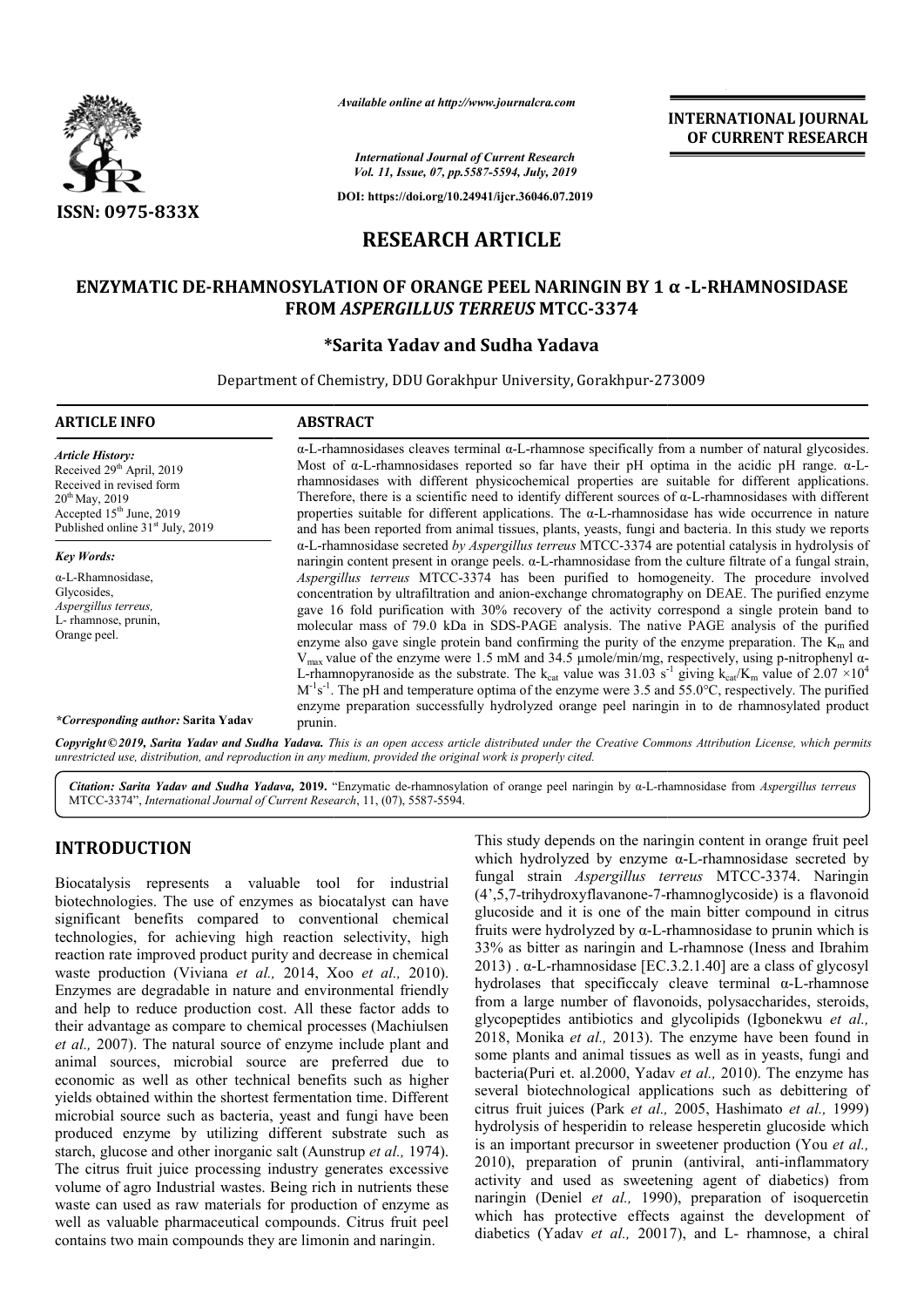intermediate in organic synthesis and used as pharmaceuticals and plant protecting agents (Yadav *et al.,* 2012). α-Lrhamnosidase have recently been the focus of an increasing scientific interest. The use of  $\alpha$ -L-rhamnosidase improve the bioavbility of citrus fruit and citrus fruit wastes beneficial for human health as direct drugs or as nutritional supplements has been reported (Manazanaes *et al.,* 2007, Puri *et al.,* 2005). In this project work, α-L-rhamnosidase secreted by *A. terreus* which is isolated from decayed orange fruit peel wastes, identified by Institute of Microbial Technology and Gene bank Chandigarh as MTCC no. 3374. α-L-rhamnosidase secreted by *A. terreus* using citrus fruit peel as inducer in liquid culture growth medium. This  $\alpha$ -L-rhamnosidase activity was successfully used in hydrolytic reaction of orange peel naringin to produce bioavailable, pharmaceutical compounds prunin and L- rhamnose. The hydrolytic reaction is shown in scheme 1.

agar slant at 25°C.The culture condition for optimum production of α-L-rhamnosidase has already been reported (Yadav *et al.,* 2012).

**Enzyme assay:** The activity of α-L-rhamnosidase was assayed using p- nitrophenyl- $\alpha$ - L- rhamnopyranoside as the substrate and monitoring the liberation of p- nitrophenol spectrphotometrically at  $\lambda$  = 400 nm using molar extinction coefficient value of  $21.44 \text{ mM}^{-1} \text{cm}^{-1}$  by using reported method (Romero *et al.,* 1985). The assay solution 2.5 ml contained 0.3mM p-nitrophenyl-α- L- rhamnopyranoside in 0.2M sodium acetate/ acetic acid buffer pH 4.5 at 57°C, 100 μL of the culture filtrate was added and aliquots ware withdrawn at regular intervals of 2 min. All Spectrophotometric measurements were made with UV/Vis spectrophotometer Hitachi (Japan) model U-2000 which was connected to electronic temperature control unit.



**Scheme 1. Enzymatic De- rhamnosylation of orange peel naringin in to prunin**

### **MATERIALS AND METHODS**

**Chemicals** p-nitrophenyl-α-L-rhamnopyranoside, naringin, Lrhamnose, naringenin, and CM cellulose were purchased from Sigma Chemical Company, St. Louis (USA). Silica powder, MnSO4, NaCl, sodium acetate were from Merck Ltd. Mumbai, India and acetic acid, tartaric acids, citric acids succinic acids and other chemicals from s.d. fine chem. Ltd. Mumbai, India and were used without further purifications. The chemicals including the protein molecular weight markers used in the SDS-PAGE and native-PAGE analysis were procured from Bangalore GENEI Pvt. Limited Bangalore (India). Orange was purchased from local market, washed with distilled water thoroughly before use.

**Fungal Strain:** The indigenous fungal strain *Aspergillus terreus MTCC 3374* was isolated from decayed orange peel and purified in the laboratory, identified and deposited at MTCC Center and Gene Bank, Institute of Microbial Technology, Chandigarh, India with MTCC No. 3374. The fungal strain was maintained in the laboratory on the Czapek's The least count of the absorbance measurements was 0.001 absorbance unit. One enzyme unit is the amount of the enzyme which librates one µmole of p- nitro phenol/min at 57°C under the stander assay conditions specified above. The steady state velocity measurements were reproducible within 5% standard deviation.

**Purification of enzyme:** For the purification of α-Lrhamnosidase, the fungal strain was grown in four sterilized 250 ml culture flasks each containing 100ml liquid culture medium amended with 3 g of corn cob. On third day of inoculation of the fungal spores when α-L-rhamnosidase activity reached maximum value, the cultures were pooled, mycelia were removed by filtration through four layer of cheese cloth and culture filtrate 200ml with 0.20 IU/ml activity was centrifuged using Sigma refrigerated centrifuge model 3K30 at 8,000 rpm for 20 minutes at 4 °C to remove the particles. The desired enzyme was concentrated by ultra filtration using amicon concentration cell model 8200 using PM 10 membranes. The concentrated enzyme was centrifuged and dialyzed against 0.01 M sodium acetate/ acetic acid buffer of pH 5.0 using 1: 1000 excess of the buffer with three changes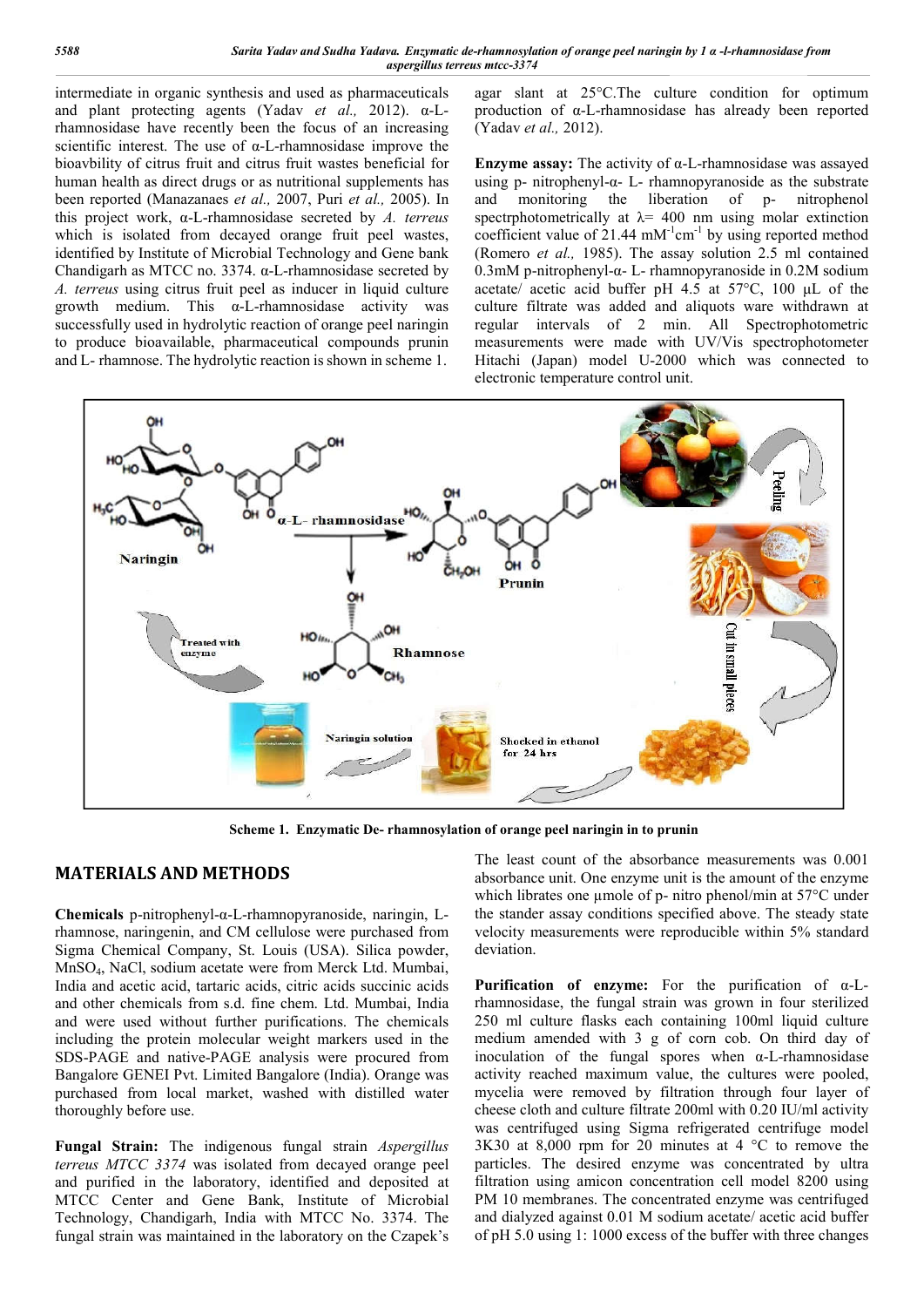in the 24 hours. The appropriate condition for the binding of  $\alpha$ -L-rhamnosidase on DEAE was determined experimentally (Pharmecia FCAB, Uppsala, Sweden 1983). Dialyzed enzyme was loaded on DEAE column of size  $1.00 \times 22$  cm equilibrated with 0.01 M sodium acetate/ acetic acid buffer of pH 5.0. The absorbed enzyme was washed with 50 ml the same buffer and was eluted applying the linear NaCl gradient of 0-1 M in the same buffer (50 ml of the buffer  $+ 50$  ml buffer containing 1 M NaCl). The 4.0 ml fractions were collected and were analyzed for the activity of α-L-rhamnosidase ((Romero *et al.,* 1985) and for protein concentration using Lowry's method. The α-Lrhamnosidase active fractions were combined and concentrated by putting in dialysis bag which was kept in solid powdered sucrose. The purified, concentrated enzyme sample 2.0 ml was stored in the refrigerator and was used whenever required. The enzyme did not lose its activity for two months under these conditions.

**SDS-** *polyacrylamide* **and Native-** *polyacrylamide* **Gel electrophoresis:** The homogeneity of the enzyme preparation was checked by SDS-PAGE analysis and molecular mass was determined using the reported method (Weber and Osborn 1969). The seperating gel was 12% acrylamide in 0.375 M Tris-HCl buffer of pH 8.8 and stacking gel was 5% acrylamide in 0. 5 M Tris-HCl buffer of pH 6.8. Proteins were visualized by staining with Coomassie Brilliant Blue R-250. The molecular weight markers used were phosphorylase B (97.4 kDa), bovine serum albumin (66.0 k Da), ovalbumin (43.0 kDa), carbonic anhydrase (29.0) and soyabean trypsin inhibitor (20.1 kDa). The gel was run at the constant current of 20 mA using electro gel 50 equipment of Tecnosource, Mumbai, India. The molecular mass of the purified enzyme was determined by plotting the log of the molecular masses of the protein molecular mass markers versus relative distances travelled by the protein molecular mass markers on the SDS polyacrylamide gel. The log of the molecular mass of the purified enzyme was read corresponding to the relative mobility of the purified enzyme and the molecular mass was calculated from the corresponding value of the log of molecular mass of the enzyme. The native polyacrylamide gel electrophoresis was done using the reagent kit supplied by Bangalore GENEI Pvt. Limited Bangalore (India). The resolving gel was 10% acrylamide in1.5 M Tris – HCl buffer of pH 8.8 and the stacking gel was 5% acrylamide in 0.5 M Tris – HCl buffer of pH 6.8. The reference protein used was bovine serum albumin (66.0kDa). The proteins were located by Coomassie Brilliant Blue R-250.

**Circular Dicromism analysis of enzyme:** CD is a standard tool for studying the secondary and tertiary structure of proteins; this technique was employed in order to identify the specific nature of the conformational alterations accompanying the ultraviolet-induced inactivation of α-L-rhamnosidase (Kelly and Nicholas 2000). Since enzyme concentrations were kept constant and absorbance varied inversely with wave length. Spectra were divided into three overlapping regions for examination. Analysis were done in saif department, IIT, Indore, M.P. India.

**Steady - state kinetics of the enzyme:** The value of  $K_m$  and Vmax of the purified enzyme for the substrate p-nitrophenyl-α-L-rhamnopyranoside ware determined by measuring the steady state velocity of the enzyme catalyzed reaction at different concentrations of p-nitrophenyl-α-L-rhamnopyranoside (0.1 mM to 3.0 mM) using the reported method (Romero *et al.,* 

1985). The  $K_m$  and  $V_{max}$  value were calculated by linear regression analysis of the data points of the double reciprocal plot. The pH optimum of the purified enzyme was determined by using p-nitrophenyl-α-L-rhamnopyranoside as the substrate and measuring the steady state velocity of the enzyme catalyzed reaction in solutions of varying pH in the range 3.0 to 7.0. The buffers used were 0.2 M sodium acetate/acetic acid. The steady state velocity was plotted against pH of the reaction solutions and pH optimum was calculated from the graph. The pH stability of the enzyme was determined by incubating the enzyme in the buffer of different pHs for 24 hrs at 25°C. The residual activity were assayed and plotted vs. pHs to which the enzyme was exposed for 24 hrs. The temperature optimum was determined by measuring the steady state velocity of the enzyme catalyzed reaction in solutions of varying temperatures (20-80 $^{\circ}$ C) using p-nitrophenyl-  $\alpha$ -L-rhamnopyranoside as the substrate. The steady state velocity of the enzyme catalyzed reaction was plotted against the temperature of the reaction solution and temperature optimum was calculated from the graph. The thermal stability was determine by incubating the aliquots of the enzyme at different temperatures (viz. 20°,30°,35°,40°,45°,50°,55°,60°,65°,70°75°,80°,and 85°C) and assaying the residual activity at the interval of 20 minutes for two hrs. The residual activity was plotted against the time for which the enzyme was exposed at that temperature. The energy of deactivation Ea, for thermal denaturation of the enzyme was determined by calculating the rate constants from the half life time of the denaturation curves using the equation  $k = 0.693/t_1$  $\alpha$ , and then using the Arrhenius plot between log k and 1/T using the equation  $log k = log A - Eq. 2.303 RT$ , where A is the frequency factor, Ea is energy of activation, R is molar gas constant and T is temperature in Kelvin. The slope of the straight line gave the value of Ea ⁄ 2.303R from which Ea, the energy of activation, was determined.

**Effects of a few natural rhamnoglycosides, aglycones and carbohydrates on the activity of the enzyme:** The effects of naringin, rutin, hesperidin, naringenin, quercetin, rhamnose and glucose on the activity of the enzyme were determined in the presence of different concentration of these compounds in the range 0-100mM of rhamnoglycosides, aglycones and 0-500 mM of carbohydrates, keeping the concentration of pnitrophenyl-α-L-rhamnopyranoside fixed at 1.5 mM. The percent residual activity was plotted against the concentration of above compounds.

**Effect of metal ions and organic compounds on the activity of α-L-rhamnosidase:** The effect of several metal ions viz  $Mn^{2+}$ ,  $Cu^{2+}$ ,  $Ca^{2+}$ ,  $K^+$ ,  $Zn^{2++}$ ,  $Na^+$ ,  $Fe^{2+}$ ,  $Mg^{2+}$  on the activity of the enzyme were studied by adding 5-100 mM of the ions in the reaction solution and determining the activity. The effects of various concentrations of alcohols viz. ethanol, n-propanol and butanol ranging from 5-100 mM on the activity of the enzyme were studied, keeping the substrate concentration (1.5mM) constant and determining the activity of the enzyme. The various concentrations of acids and alcohol viz. citric acid, tartaric acids (5 - 100 mM) were used to determine their effects on the α-L-rhamnosidase activity.

**Enzymatic hydrolysis of orange peel naringin using purified enzyme:** In 3.0 ml solution of 1mM naringin in 0.5 M sodium phosphate buffer pH 6.5 at 57°C, 0.75IU of the purified enzyme was added and UV/Vis spectrum was recorded in the range 200-800 nm at regular intervals of 15 minutes. The reaction solution was left over night and the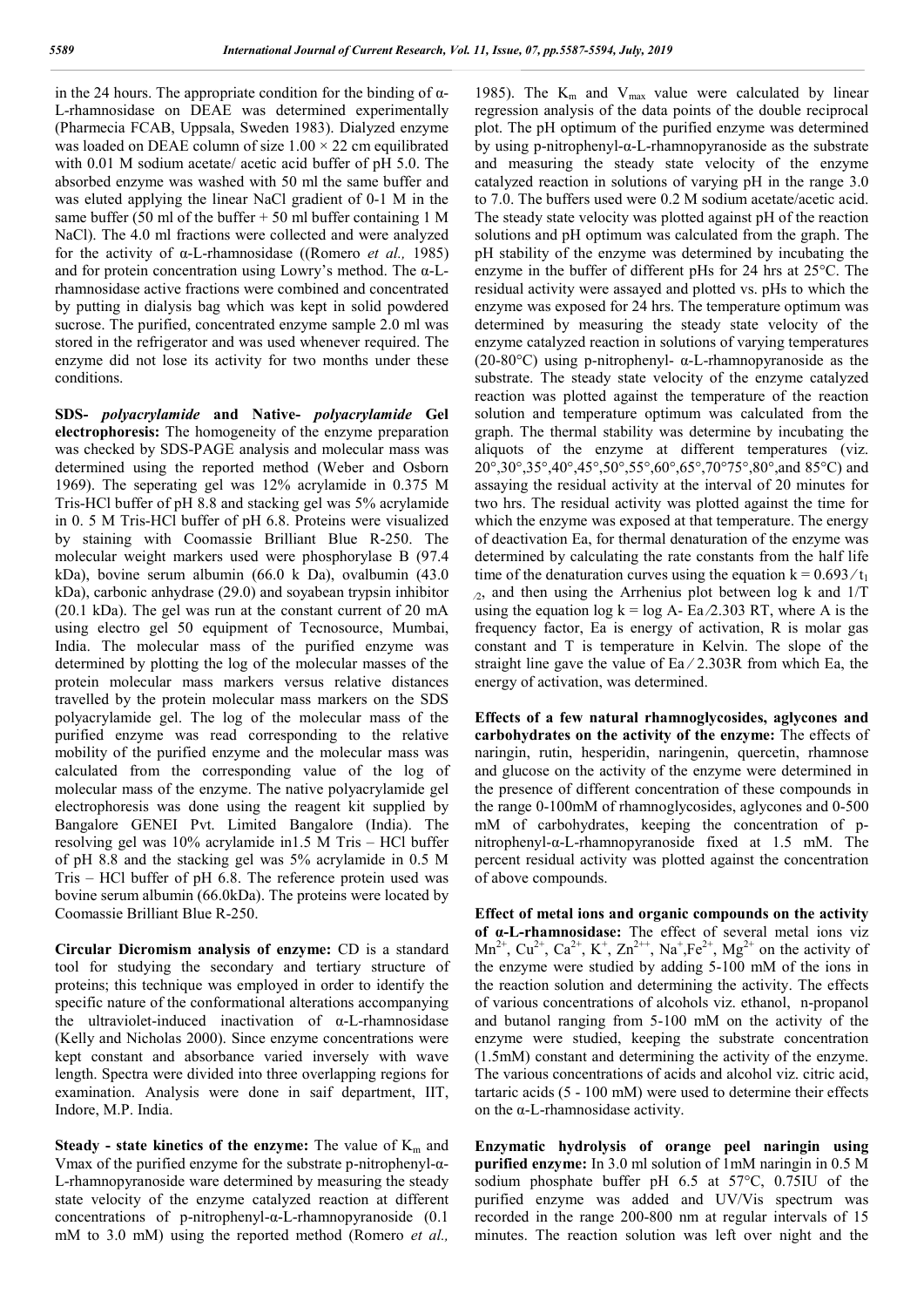release of L- rhamnose was detected by thin layer chromatography using silica gel on glass plates. The mobile phase used was chloroform-methanol mixture 70:30 (v/v). The release of prunin was also detected by thin layer chromatography using silica gel on glass plates and using butanol: acetic acid: water (40:11:29) (v/v) as mobile phase. The detection was made in iodine chamber. Another experiment was performed using orange peel shocked in ethanol at overnight. pH of ethanolic solution of orange peel was maintained at pH 4.5 by sodium acetate/ acetic acid buffer and treated by α-L-rhamnosidase (0.82 IU ) at 50ºC. The reaction solution was left overnight and the release of prunin was detected by thin-layer chromatography process describe above. The release of L-rhamnose and prunin were detected by above process using thin-layer chromatography.

**HPLC-MS analysis:** Mass spectral data provide structural information on flavonoids and are used to determine molecular masses and to establish the distribution of substituent. HPLC coupled with diode array and mass spectrometric, Model MS rout JMS-600H, Jeol Japan, was used to identify flavonoids in a reaction mixture. All the analysis was done in CDRI, Lucknow, U.P. India.

## **RESULTS AND DISCUSSION**

**Purification of α-L-rhamnosidase:** The purification procedure of the α-L-rhamnosidase from the culture filtrates of *A. terreus* MTCC-3374 using orange peel as inducer. The elution profile of the enzyme from the CM-Cellulose column shows about 18 fold purification of the enzyme with 320% recovery of the activity. The enzyme was purifying using a simple procedure as compared to the reported procedures<sup>9</sup>.

The result of SDS-PAGE analysis is shown in Fig.1 (a). The presence of a single protein band in lane 2 showed that the enzyme was pure. The molecular mass calculated from the SDS-PAGE analysis was 79.0 kDa. The result of native – PAGE analysis of the purified enzyme is shown in Fig.2 (b) in which the bovine serum albumin (66 kDa) has been loaded in lane 1 and purified enzyme was loaded in lane 2. The native PAGE analysis shows that the purified enzyme gave a single protein band which confirmed that the enzyme was pure.

**CD spectrum of enzyme:** In enzyme, proteins possess a number of chromophores which can give rise to CD signals. The far UV region (240-190 nm) CD spectra associated with various types of secondary structural features such as α-helix, antiparallel β-sheet and triple helix (Puri and Kaira 2005, Yanai and Sato 2000). Studies of far UV, CD of α-Lrhamnosidase of *A. terreus* MTCC- 3374 are shown in Figure 3. The CD spectra can be used to assess quantitatively the overall secondary structure found in enzyme.

**Steady state kinetic of the enzyme:** The Michealis constant  $(K<sub>m</sub>)$  and maximum reaction velocity  $(V<sub>max</sub>)$  were determined for the purified enzyme using p-nitro phenyl -  $\alpha$ -Lrhamnosidase as the substrate by Lineweaver-Burk plot Figure not shown here. The  $K_m$  was 1.50 mM and  $V_{max}$  value was found to be 34.5 µmole/min/mg, respectively, at optimum reaction conditions. The K<sub>m</sub> values for  $\alpha$ -L-rhamnosidases purified from *Aspergillus niger* 1344, from *Bacteroides* JY-6, from *Pseudomonas paucimobilis* FP 2001, from *Aspergillus aculeatus* RhaA and RhaB, *Acrostalagmus luteo albus* and *Aspergillus flavus* MTCC 9606 have been reported to be 1.9, 0.29, 1.18 0.06, 1.52 and 0.30, 2.80mM, 3.38 and 1.89, respectively ( Yu *et al.,* 2002,Park *et al.,* 2005, *et al.,* 1999, Yadav *et al.,* 2000, Busto *et al.,* 2007, Manzanres *et al.,* 1997).



**Fig.1. Results of (a) SDS PAGE and (b) Native-PAGE analysis of purified enzyme: (a) Lane-1 (purified enzyme 0.60 μg) and lane-2 (Molecular Weight Markers).** (b) **Lane-1 (Purified enzyme 1.2 μg) and Lane-2 Molecular Weight Marker: Bovine serum albumin (66.0 kDa).**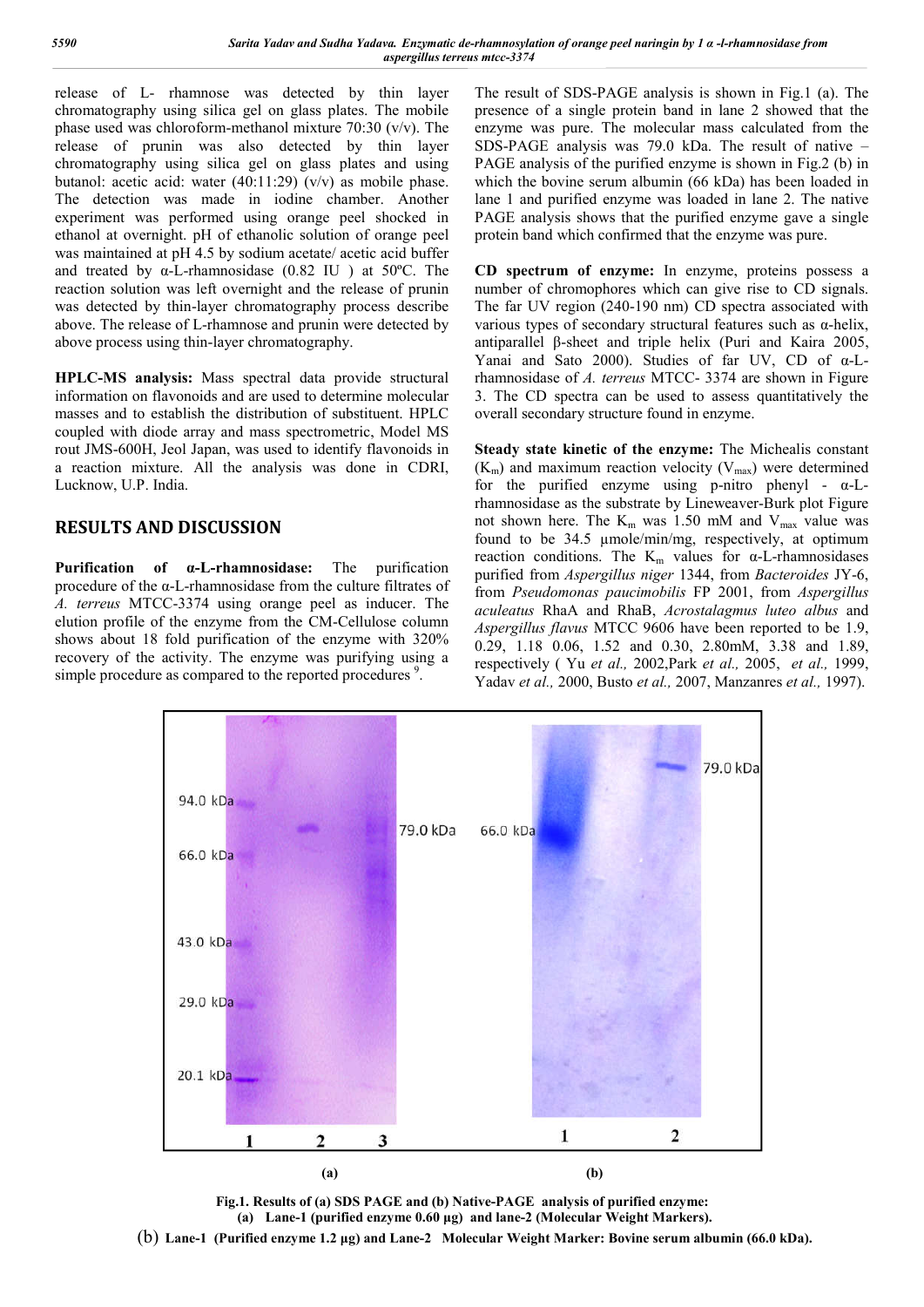

**Fig.2. CD spectra of α-L-rhamnosidase rhamnosidase**

Thus the purified  $\alpha$ -L-rhamnosidase has intermediate affinity Thus the purified α-L-rhamnosidase has intermediate affinity<br>for p-nitrophenyl-α- L-rhamnopyranoside as compared to reported  $\alpha$ -L-rhamnosidases. The calculated  $k_{cat}$  value is 31.03  $s^{-1}$  giving  $k_{cat}$  /  $K_m$  2.07  $\times$  10<sup>4</sup>  $M^{-1}s^{-1}$ .

**Effect of pH and temperature:** The results of studies on the variation of the activity of the purified enzyme with the variation of the pH of the reaction solution are shown to the pH optima of the purified enzyme was found to be 3.5 using p pnitrophenyl- α-L-rhamnopyranoside as the substrate. Most of the α-L-rhamnosidases reported so far have pH optima in the nitrophenyl- α-L-rhamnopyranoside as the substrate. Most of the α-L-rhamnosidases reported so far have pH optima in the acidic (Yu *et al.*, 2002, Yadav *et al.*, 2000, Vila-Real *et al.*, 2011), basic (Busto *et al.,* 2007, Manzanares *et al.,*  1997,Mueller *et al.,* 2018) and neutral (You *et al.,* 2010, Daniels *et al.,* 1990) pH range. The purified α α-L-rhamnosidase has pH optimum in acidic pH range which is suitable for the debittering of orange juice and hydrolyze orange peel naringin. The results of the studied on pH stability of the purified α α-Lrhamnosidase show that the enzyme retained most of its activity in buffers of the pHs 2.0-5.0 if left for 24 hrs. The temperature optimum of the enzyme is 55ºC which is in the range 40-80ºC reported for other α-L-rhamnosidases in the activity in buffers of the pHs 2.0-5.0 if left for 24 hrs. The<br>temperature optimum of the enzyme is 55<sup>o</sup>C which is in the<br>range 40-80<sup>o</sup>C reported for other  $\alpha$ -L-rhamnosidases in the<br>literature (Monika *et al.*, 2018, *al.,* 2011). The activation energy for the thermal denaturation of the pure enzyme was calculated by Arrhenius plot was  $20.58$  kJ/mol/ $\mathrm{K}$ . On the basis of the above studies, the purified enzyme can be stored at pH 5.0 in the refrigerator.

Studies for the suitability of the enzyme for debittering: One of the applications of  $\alpha$ -L-rhamnosidase is in the One of the applications of  $\alpha$ -L-rhamnosidase is in the debittering of citrus fruit juices (Yadav *et al.*, 2010). Citrus fruit juices contain a number of metal ions, carbohydrates, flavonoids and carboxylic acids. In order to check the suitability of the purified α-L-rhamnosidase for debittering suitability of the purified  $\alpha$ -L-rhamnosidase for debittering application (Yadav *et al.*, 2017), it is essential to know how the activity of the enzyme is influenced by the flavonoids, carbohydrates and metal ions present in the citrus fruit juices. The results of the effects of flavonoids on the activity of enzyme are shown in Fig. 3(a). The results of the effects of aglycons of the favonoids shown in Fig. 3 (b) and the effect of carbohydrates present in citrus fruit juice on the activity of enzyme are shown in Fig. 3 (c). In all the cases, the activity of enzyme was inhibited by all the components present in citrus fruit peel/juice. The order of inhibition in decreasing order was rutin > hesperidin > quercetin > naringin > naringenin > aglycons of the favonoids shown in Fig. 3 (b) and the effect of carbohydrates present in citrus fruit juice on the activity of enzyme are shown in Fig. 3 (c). In all the cases, the activity of enzyme was inhibited by all and  $K^+$  do not inhibit the activity of the enzyme whereas Cu2<sup>+</sup>,Na<sup>+</sup>, Zn<sup>2+</sup>, Mg<sup>2+</sup>and Fe<sup>2+</sup> inhibit the enzyme activity up to 50-80 percent at the same concentrations.



Fig. 3(a). Effect of Naringin  $(\blacksquare)$ , Rutin  $(\blacktriangle)$ , Hesperidin  $(\lozenge)$ .



Fig. 3(b). Effect of Naringenin ( $\blacksquare$ ), Quercetin ( $\spadesuit$ )



**Fig. 3(c). Effect of Carbohydrates i.e rhamnose (.), Glucose (.)** 



**Fig. 3(d). Effects of metal ions**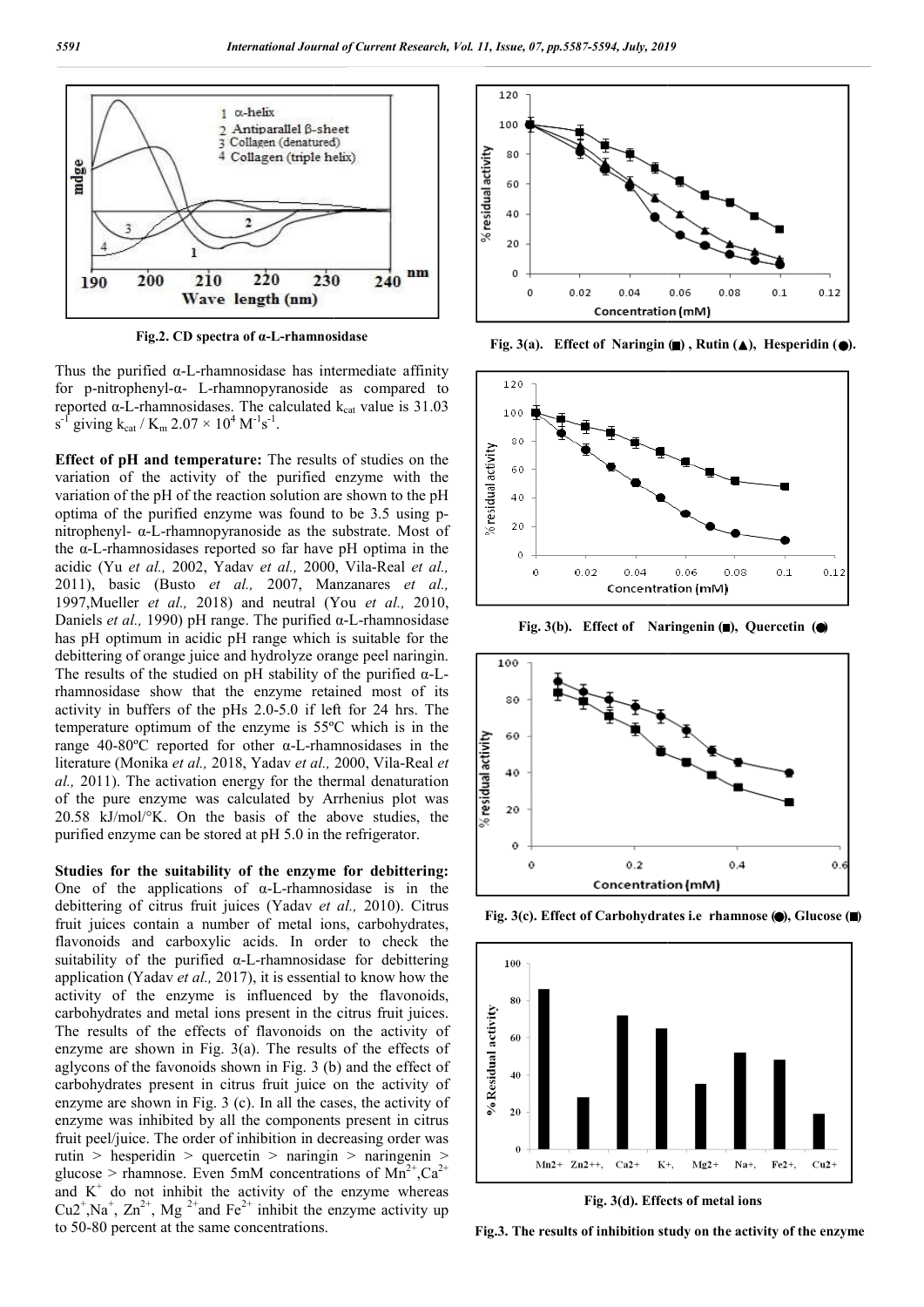

**Fig.4. HPLC Chromatogram of ( a ) orange fruit peel naringin, In inset stander sample of naringin (b) derhamnosylated product of naringin, ( c) Stander sample of naringenin.**



**Fig. 5. Results of Mass Spectra of derhamnosylated naringin (prunin) purified by preparative**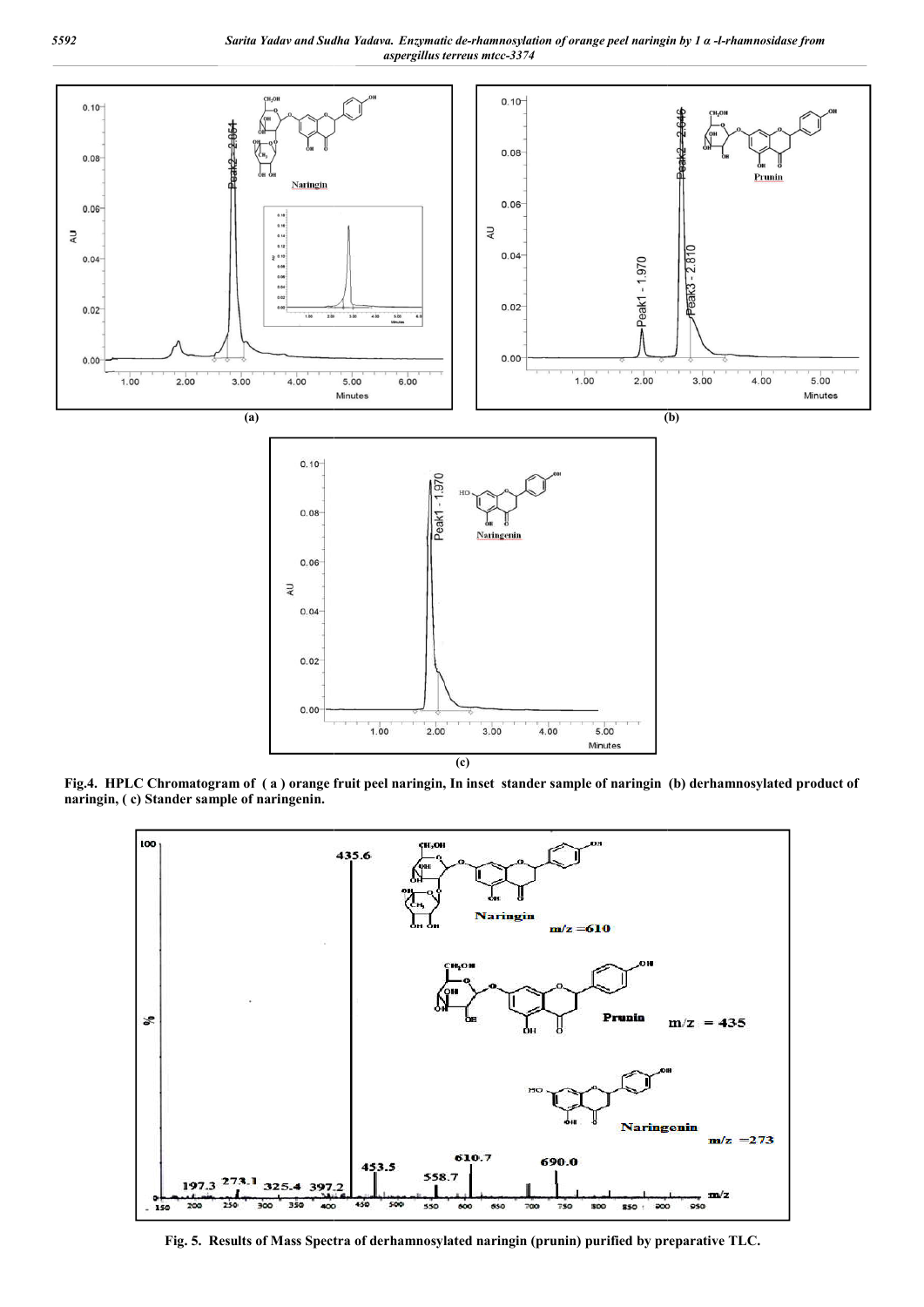Thus the purified enzyme seem to useful for debittering of citrus fruit juices and hydrolyzed the orange peel naringin.

**Derhamnosylation of naringin from orange peel:** Another application of α-L-rhamnosidase is in derhamnosylation of natural glycosides to produce L- rhamnose and pharmaceutically important derhamnosylated products. With this objective in mind, enzymatic hydrolysis of naringin to produce prunin by the enzyme was tested by TLC. The  $R_f$ (0.63) value of enzymatically derhamnosylated product is different from the  $R_f$  value (0.39) of the starting compound naringin and also from the  $R_f$  value (0.69) of deglycosylated product of naringin i.e. naringenin, it is inferred as prunin.

**Analysis of the reaction products by HPLC–MS:** For analysis of HPLC-MS derhamnosylated product was purified by preparative TLC technique. HPLC–MS analysis of hydrolyzed naringin after 2h α-L-rhamnosidase reaction shows that conversion of 48% of naringin into prunin (Fig. 4 a,b,c). Derhamnosylated product of naringin was detected by HPLC– MS in negative ion mode, as a peak at 2.64 min (m/z 435) which corresponded to its de-protonated ion  $[M - H]$ , and confirmed by comparison of the retention time and MS/MS fragments of a standard of naringin and its aglycons naringenin (Fig. 5). From this study it is shown that  $\alpha$ -L- rhamnosidase from *A. terreus* MTCC-3374 convert orange peel naringin in to the more bioavailable prunin ( naringenin -glucoside) by derhamnosylation.

#### **Conclusion**

In conclusion, this communication reports the purification of an α-L-rhamnosidase from the culture filtrate of a new fungal strain *A. terreus MTCC-3374*, isolated from decayed orange fruit peel, using a simpler procedure compared to the procedures reported for the purifications of the other fungal α-L-rhamnosidases. The enzyme is active in acidic pH range and can be used for the preparation of L-rhamnose and prunin from ethanolic solution of orange fruit peel. The enzyme is specific for the conversion of naringin to prunin which is a pharmaceutically important bioavailable, rare compound of medicinal and food values.

**Disclosure statement:** No potential conflict of interest was reported by the authors. ORCID No of corresponding Author https://orcid.org/0000-0003-2152-9264

#### **Acknowledgements**

Authors acknowledge the financial support of UGC New Delhi in the form of a Post Doctoral Fellowship no. 201415- PDFWM-2014-15-OB-UTT-23606 awarded to Dr. Sarita Yadav, under which this research work has been done. The author acknowledge Saif, IIT, Indore, MP, India and Saif, CDRI, Lucknow, U.P. India.

### **REFERENCES**

- Aunstrup K. 1974. Industrial production of Proteolytic enzyme. *Ind Aspects Biochem.,* 30(1): 23-46.
- Busto M.D., Meza V., Mateos NP. 2007. Immobilization of naringinase from *Aspergillus niger* CECT 2088 in poly (vinyl alcohol) cryogels for the debittering of juices, *Food Chem.,* 104:1177-1182.
- Daniels L., Linhardt R., Bryan R., Mayeri F., Pickenhagen M. 1990. Methods for producing rhamnose. US Patent. 4: 933- 281.
- Hashimoto W., Nankai H., Sato N., Kawai S., Murata K. 1999. Characterization of α -L-rhamnosidase of *Bacillus* sp. GL1 responsible for the complete depolymerization of Gellan, Arch. Biochem. Biophys. 368: 56-60.
- Igbonekwu A., Omeje KO., Ezugwu AL., Eze S., Njoku OU., Chilaka FC. 2018. Characterization of nariginase obtained from *Aspergillus niger* by submerged fermentation using naringin extracted from lemon peels, *Res. Dev. Mat. Sci.,*  $4(5): 1-5.$
- Iness J.K., Ibrahim M. 2013. Characterization of bioactive compounds in Tunisian bitter orange (*Citrus auvantium L*.) Peel and juice and determination of their antioxidant activities, *Bio Med. Res. Int.,* 3: 405 - 415.
- Kelly SM., Nicholas CP. 2000. The use of circular dichroism in the investigation of protein structure and function, *Cur. Prot. Pept. Sci.,* 1 : 349-384.
- Machiulsen R, Dijkhuizon S, Vander Dost J. 2007. Improving enzyme performance in food applications: In Rasta R Novelenzyme technology for food applications. CRC Press. Bico Ration New Yark. 16-42.
- Manazanaes P, Vales S, Ramon D, Orejas M. 2017. Α-L-Rhamnosidase : Old and new insights. In Industrial Enzymes, Edited by Polaina J, maccabe AP. Berlin-Heidelberg : Springer Verlag 117-140.
- Manzanares P., degraff L.H.,Visser J. 1997. Purification and characterization of an α -L-rhamnosidase from *Aspergillus niger*. FEMS, Microb. Letter. 15: 279-283.
- Monika M., Barbara Z., Agnes S., Margit S., Helmut V., Frank M. 2018. Rhamnosidase activity of selected probiotics and their ability to hydrolyse flavonoid rhamnoglucosides, *Biopro. Biosyst. Eng.,* 41: 221–228.
- Mueller M., Zartl B., Schleritzko A., Stenzl M., Viernstein H., Unger FM. 2018. Rhamnosidase activity of selected probiotics and their ability to hydrolyse flavonoid rhamnoglucosides, *Biopro. Biosys.t Eng.,* 41: 221–228.
- Park S., Kim J., Kim D. 2005. Purification and characterization of quercitrin-hydrolyzing alpha-L-rhamnosidase from *Fusobacterium* K-60, a human intestinal bacterium, *J Microb. Biotech.,* 15: 519-24.
- Pharmecia FCAB. Ion exchange chromatography; principle and methods, Box,175,S-75104 Uppsala, Sweden 1983.
- Puri M., Kalra S. 2005. Purification and characterization of naringinase from a newly isolated strain of *Aspergillus niger* 1344 for the transformation of flavonoids, *World J. Microb. Biotech.,* 21: 753-58.
- Puri M., U.C. Banerjee U.C. 2000. Production, purification, and characterization of the debittering enzyme naringinase, Biotechnol. Adv. 18:207–217.
- Romero C., A. Manjon A. 1985. A method for assaying the rhamnosidase activity of naringinase. *Ana. Biochem.,* 149:566-571.
- Vila-Real H., Alfaia A.J., Bronze R., Calado ART., Ribeiro MHL. 2011. Enzymatic synthesis of the flavones glucosides, prunin and Isoquercetin and the aglycons, Naringenin and quercetrin, with selective α-Lrhamnosidase and β- D- glucosidase activities of naringinase, *Enz. Res.,* Article ID 692618. P. 1-11.
- Viviana I., Pietro T., Eugenio N, Eduardo P., Alberto DD., Antonio T., Annabella T. 2014 α -L-rhamnosidase activity in the marine isolate *Novosphingobium* sp.PP1Y and its use in the bioconversion of flavonoids, *J. Mol. Cat. B: Enzy.,* 105 : 95–103.